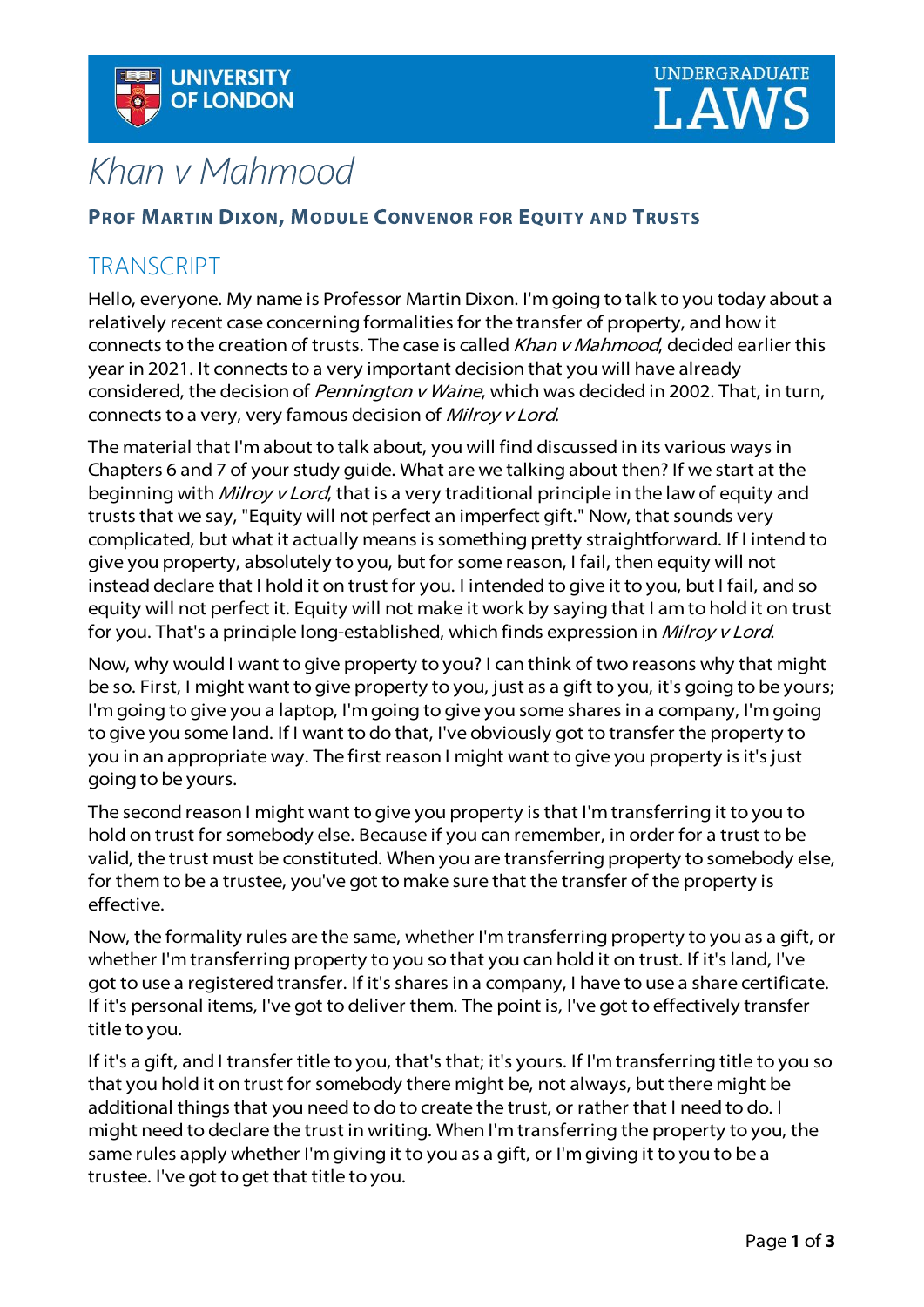Now, what if I fail? What if I meant to give you this property? Let's stick with it that I'm giving it to you as a gift. What if I mean to give you this property, but I fail? Perhaps I don't execute the Share Transfer form. Perhaps I don't fill in the registered transfer. Perhaps I just make a mistake. Even though I intended to give you this property, I fail. This is where Milroy v Lord kicks in. Milroy v Lord says, "If I intended to transfer this property to you, and I fail, I cannot then be held to hold it on trust for you."

Sometimes we say, in an old-fashioned way, we say, "You cannot spell a valid trust," where I'm the trustee, "out of an invalid gift." You can't get a valid trust for you, when I'm meant to give you the property by way of an out-and-out transfer. Equity looks at my intention, I meant to give you the property, I failed, we cannot then make it work. We cannot somehow magically make it work by saying that, "Now I am a trustee." That is the fundamental principle in Milroy v Lord.

Now, as we all know, there are some exceptions to that. We have some exceptions where for example, we apply the rule in Re Rose. If I've tried to give you something, and I've taken all of the steps that I possibly could, and there is a mere technical step to take that is out of my control, then we will treat that transfer as effective, that's sometimes known as the rule in Re Rose.

There's another version of that known as the rule in Re Ralli, where property comes into your hand in an unexpected way. We've seen it also operate in the case of *Choithram v* Pagarani where the court was able to say, instead of transferring the property to you, the transferor became a trustee because of the exceptional circumstances of the case. We know there are some exceptions to this rule.

Then we come to *Pennington v Waine*, a court of appeal decision in 2002 that has attracted a great deal of criticism. If you remember *Pennington v Waine*, we had the owner of shares who wanted to transfer them to a relative, to somebody called… I think it was Harold. The transferor in *Pennington* failed to transfer the shares properly. They half completed a Share Transfer form and gave it to their agent, but the shares were never effectively transferred. The person intending to make the gift to Harold never completed that transaction. Never managed to execute the gift properly, didn't fill in the forms properly.

If you applied Milroy v Lord to that, clearly, Harold never gets the shares because they are never transferred properly. The transferor, I think it was Ada if I can remember rightly, the transferor could not be said to hold them on trust for Harold because you cannot create a valid trust out of a failed gift. She failed to transfer the shares to Harold. He doesn't get them, and she can't be said to hold them on trust for him. That is what a pure application of Milroy v Lord says.

Then the Court of Appeal does something which at the time was very unusual. Lady Justice Arden, in a judgment, which has now become quite famous, says that however, equity can step in, if it is unconscionable. Lady Justice Arden decides that it would be in the circumstances, unconscionable to prevent the transfer of the shares. She says that Ada holds the shares on trust for Harold because it would be unconscionable.

It's quite difficult on the facts of *Milroy v Lord* to know why it is unconscionable. It looks like the court of equity is being used to get round *Milroy v Lord*. There's been lots of comments about whether *Pennington v Waine* is right or not, whether it's correctly decided because it seems to be a very general principle, if it's unconscionable, impose a trust on the transferor which will effectively get round Milroy v Lord. It was thought that Pennington v Waine was unusual.